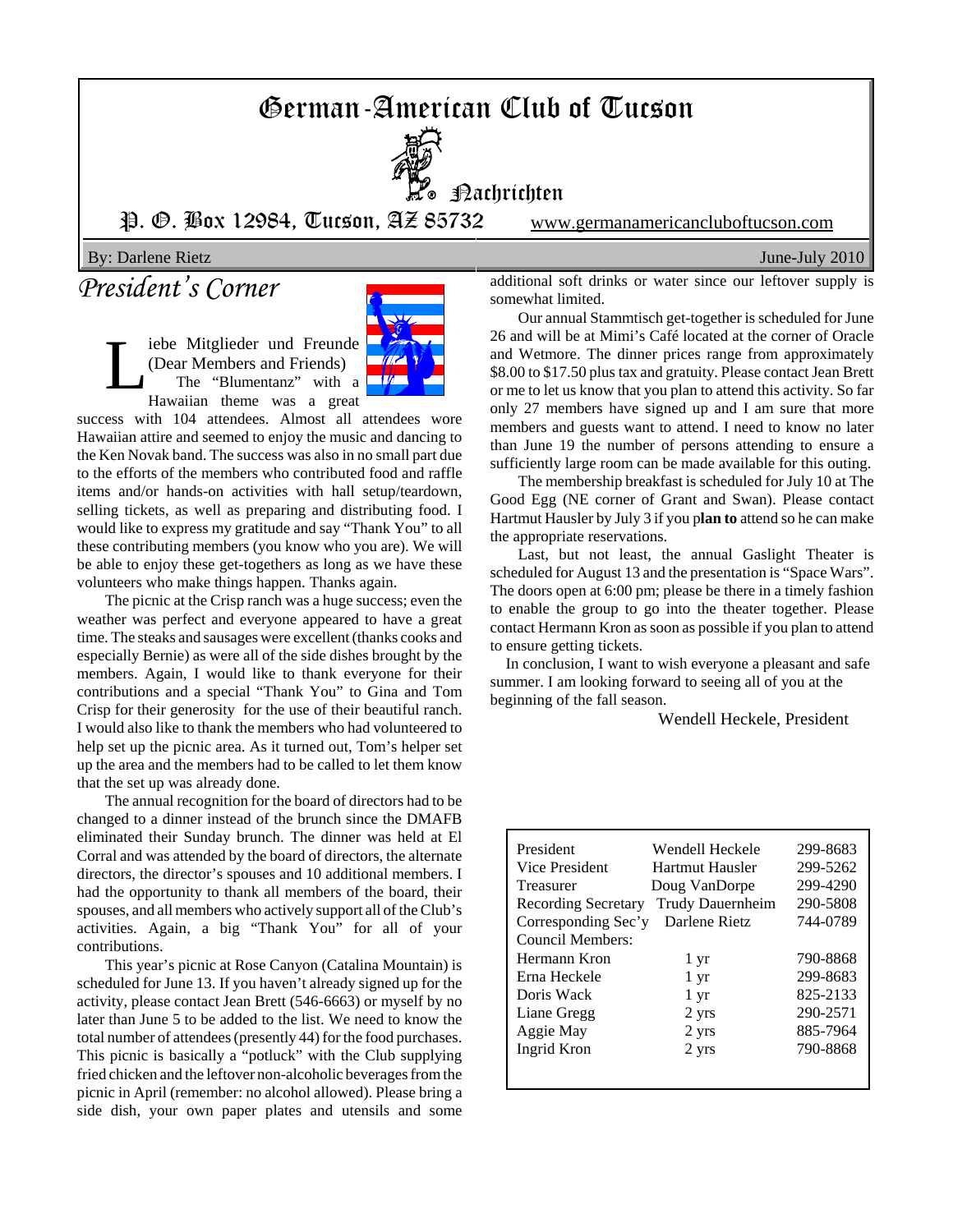# 2 By: Darlene Rietz June-July 2010

#### **Upcoming Club Activities**

May 22, 6 pm, Board Recognition Dinner, El Corral June 2, 7 pm, Special planning meeting for Oktoberfest June 13, 11 am, picnic at Rose Canyon Ramada #1 June 26, 6 pm, Stammtisch Get-together at Mimi's Cafe July 10, 8:30 am, Membership Breakfast, The Good Egg, NE corner Grant and Swan Aug. 4, 7 pm, Board meeting Aug. 13, 6:30 pm,**Gaslight Theater "Space Wars"** Aug. 18, 7 pm, Membership meeting Sep. 1, 7 pm, Board meeting Sep. 15, 6:30 pm, Membership meeting - **Potluck** Oct. 2, 5:30 pm, **Oktoberfest Dance** - **TBA** Oct. 6, 7 pm, Board meeting Oct. 20 6:30 pm, Membership meeting-**Pizza night** Nov. 6, 5:30 pm, **Erntedankfest** Tanz- Ken Novak Nov. 10, 7 pm, Board meeting, plan Christmas party Nov. 17, 6:30 pm, Membership meeting-**Potluck** Dec. 1, 7 pm, Special board meeting to plan Fasching Dec. 5, 4 pm, Christmas party, O'Club



# Congratulations to members celebrating a birthday in **June**

| John Papoutsis         | 02 |
|------------------------|----|
| Werner Hueppe          | 03 |
| Karl-Heinz Koehler     | 05 |
| John Hobrath           | 06 |
| Elfriede Nichols       | 06 |
| Arno Tepper            | 11 |
| Elfriede Amsden        | 12 |
| Dorothy Tkachyk        | 13 |
| Gerhard Strauss        | 16 |
| Loni Degen             | 19 |
| Trudy Dauernheim       | 20 |
| Mickey Griffin         | 21 |
| <b>Rosemary Rasins</b> | 24 |
| Guillermo Teran        | 25 |
| Ilsa Teran             | 25 |
| Sonja Papoutsis        | 27 |



Also congratulations to those members celebrating birthdays in **July** 



| Dieter Mayer      | 02 |
|-------------------|----|
| Janet Hom         | 03 |
| Hermann Kron      | 03 |
| Georgia Harding   | 05 |
| Don Vogel         | 07 |
| Calvin Sheets     | 11 |
| Loretta Unger     | 13 |
| Glen Marker       | 18 |
| Aggie May         | 18 |
| Tiffany Wedemeyer | 20 |
| Richard Hoppe     | 21 |
| Boyd Cable        | 23 |
| Anita Convery     | 30 |
|                   |    |



**Manue**l **Palacios,** who became new members in April.

### MEMBER NEWS



Get well wishes to Anna Bevz, Anna Schwarz, Fil Baca and Louis Dauernheim.

### **Stammtisch**

The Club has reserved a location for our annual



Stammtisch at 6 pm on June 26 at Mimi's Café, northeast corner of Oracle and Wetmore. We will be allowed to choose entrees from the menu. If you are planning to go, please call Wendell at 299-8683 as soon as possible.